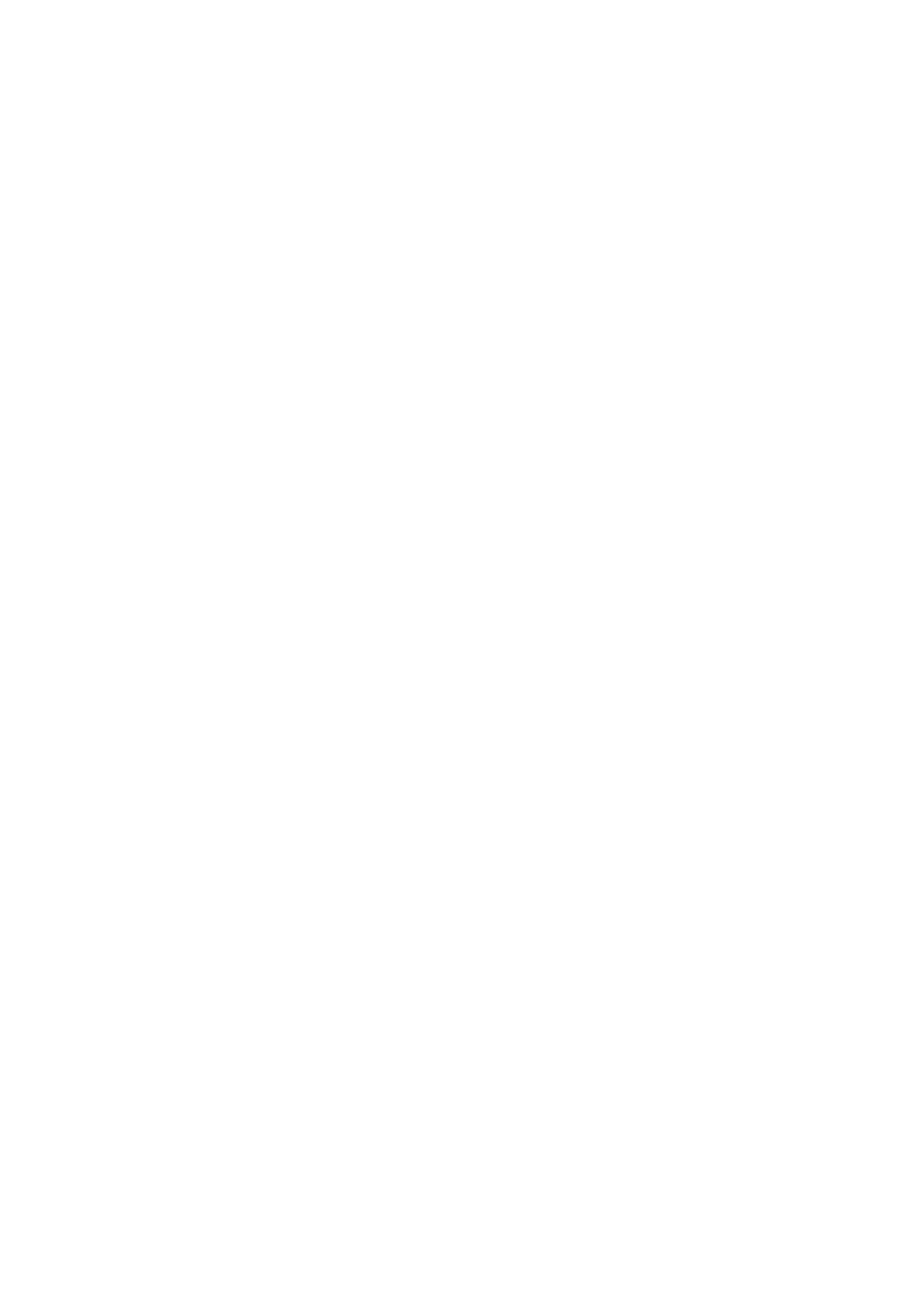#### **ITEM TABLE OF CONTENTS PAGE**

**19 Customer and Community Services work programme - Whiteside Pools and Pukekohe War Memorial Hall [5](#page-4-0)**

**Note:** The reports contained within this agenda are for consideration and should not be construed as Council policy unless and until adopted. Should Members require further information relating to any reports, please contact the relevant manager, Chairperson or Deputy Chairperson.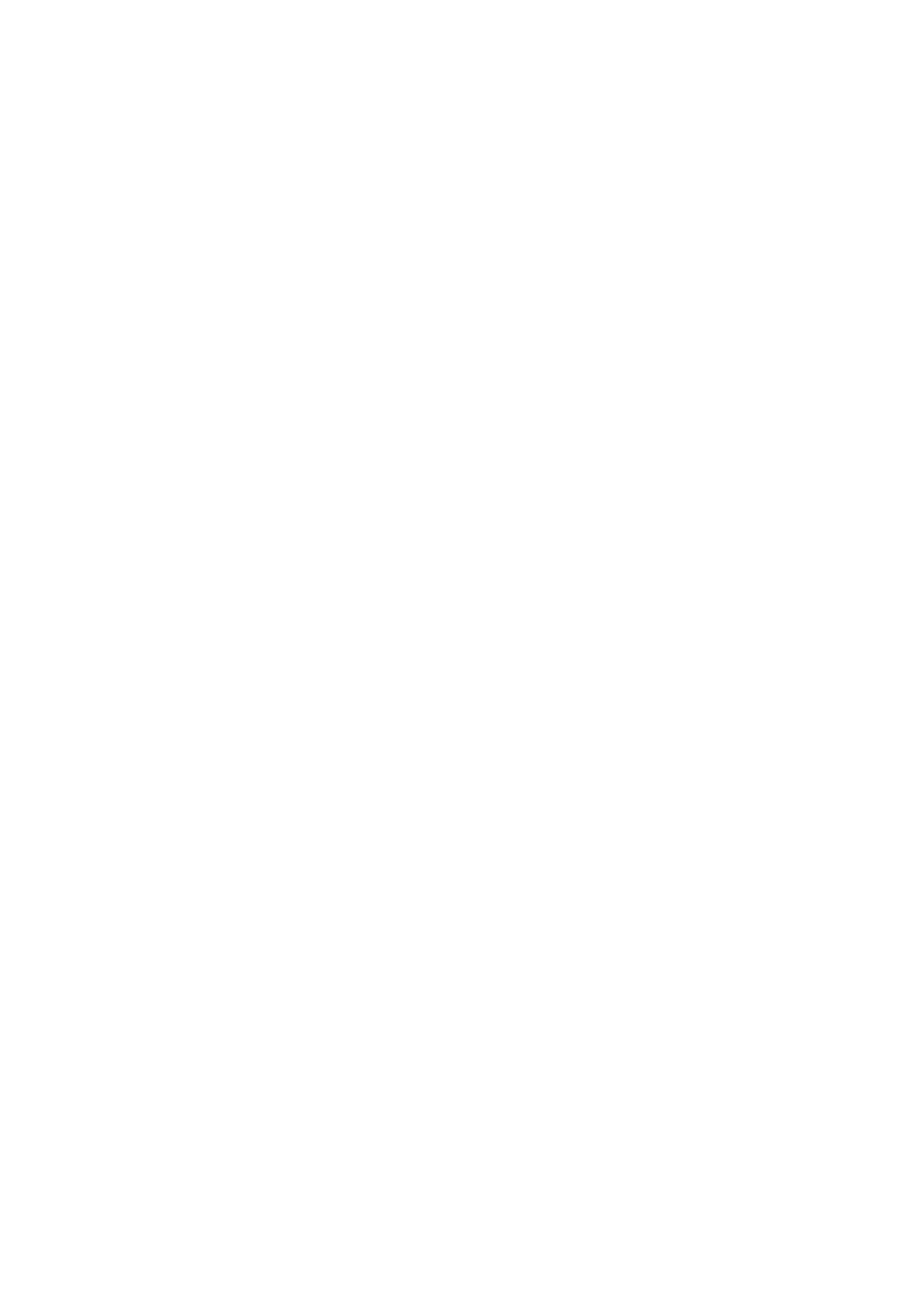## <span id="page-4-0"></span>**Customer and Community Services work programme - Whiteside Pools and Pukekohe War Memorial Hall**

**File No.:** CP2022/03192

## **Te take mō te pūrongo Purpose of the report**

1. To seek approval for a variation to 2021 – 2024 Customer and Community Services work programme by way of addition of Whiteside Pools project and variation to project ID – 20637 Pukekohe War Memorial Town Hall – renew heritage asset.

## **Whakarāpopototanga matua Executive summary**

- 2. The Franklin Local Board adopted its 2021-2024 Customer and Community Services work programme on 22 June 2021 (resolution number FR/2021/90).
- 3. A new project is now required to be added to the approved work programme as a priority to carry out emergency renewals works at the Whiteside Pool.
- 4. Whiteside Pool is an outdoor aquatic centre in Waiuku that is open during the summer months. The facility has a main pool, a toddlers' pool and a 'learn to swim' pool that provides services to the local resident and visitors to Waiuku township.
- 5. The pools were opened this summer season and started to use excessive amounts of water. There were two major leaks detected at the pool site; the toddlers pool and the learn to swim pool had to be closed and are non-operational this year. With only the main pool operating at the site, level of service for the local residents of Waiuku are not being met.
- 6. Staff need approval of budget allocation of \$100,000 in financial year 2021/2022 from 'Asset Based Services (ABS): capital expenditure (Capex) – Local Renewal budget' to address the emergency renewals works at the Whiteside Pools. The project is proposed to commence as the summer season ends in late March 2022, for the pools to be operational for the next summer in December 2022.
- *7.* Pukekohe War Memorial Town Hall renew heritage assets project on the current approved 2021–2024 Customer and Community Services work programme requires less renewal funding than the amount that was allocated in financial year 2021/2022. This is due to additional time required for seismic report from the engineers.
	- i) ID 20637 Pukekohe War Memorial Town Hall renew heritage assets a reduction of \$100,000
- 8. The budget reductions for the identified project will be rephased over future years in consultation with the local board as part of the development of their next year's work programme.
- 9. The identified realignment of allocated budget from the identified project could be utilised to undertake the required work at Whiteside Pools as part of the 2021–2024 Customer and Community Services work programme as outlined in Attachment 'A'.
- 10. The proposed variations are within the Franklin Local Board 2021/2022 financial year budget envelope and will not substantially impact the approved projects or the overall work programme.
- 11. Staff have discussed the proposal and rationale for this change with the local board at the local board workshop on 1 March 2022. The local board provided positive feedback and the supported the proposal in principle.
- 12. Subject to the local board's decision, staff will update the work programme and progress updates will be provided to the local board as part of the quarterly reports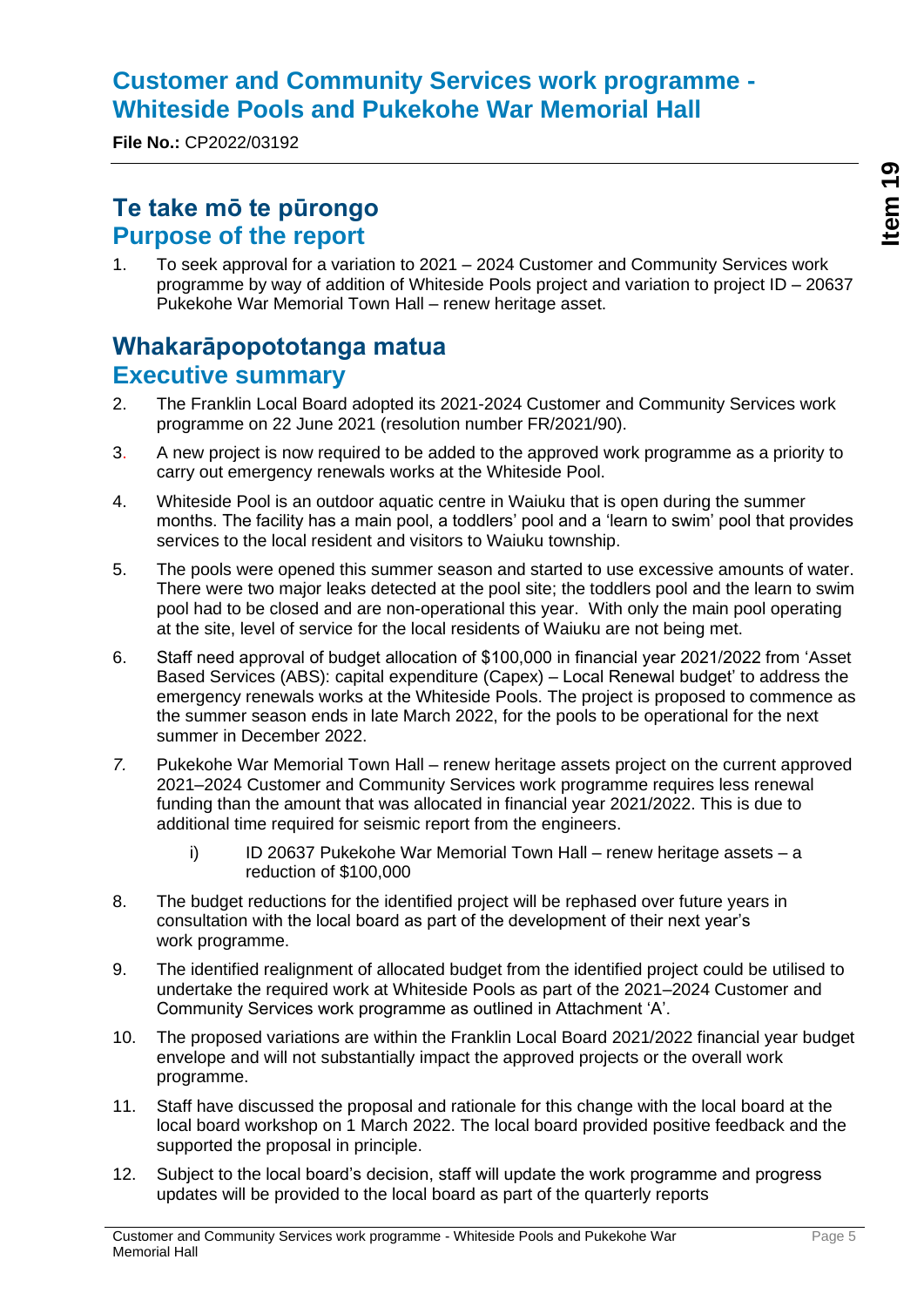## **Ngā tūtohunga Recommendation/s**

That the Franklin Local Board:

- a) approve the following variations including budget and timeline changes to its adopted 2021– 2024 Customer and Community Services work programme as per attachment A, specifically:
	- i) addition of a new project "Whiteside Pools renew waterpipe, concourse and retaining wall" utilising \$100,000 of ABS: Capex Renewal budget over financial year 2021/2022.
	- ii) variation to project ID 20637 "Pukekohe War Memorial Town Hall renew heritage assets" utilising \$550,268 of ABS: Capex Renewal budget over financial year 2021/2022, a reduction of \$100,000.

## **Horopaki Context**

- 13. Franklin Local Board approved 2021-2024 Customer and Community Services work programme on 22 June 2021 (resolution FR/2021/90). The budget allocated for all projects on the work programme and the anticipated timelines were best estimates and are subject to change as projects progress through the design and delivery process.
- 14. Whiteside Pool is an iconic outdoor aquatic centre in Waiuku that is open during the summer months. The facility has a main pool, a toddlers' pool and a 'learn to swim' pool that provides services to the local resident and visitors to Waiuku township. The pools were opened this summer season and started to use excessive amounts of water.
- 15. Staff further investigated and identified that there was a leak in one of the pool's waterpipe lines. This waterpipe line was isolated and the pools were reopened for service. There was another major leak identified after a week and a new water pipeline was isolated at the pool site. As there are now two main waterpipes isolated at the Whiteside Pool and only the main pool is functioning at the site. The Whiteside Pool needs urgent emergency renewals to be done for all the pools to be fully operational at the site.
- 16. The toddler pool and the learn to swim pool are non-operational, and approval is now required for the additional funding to be included in the 2021-2024 Customer and Community Services work programme to restore the leak damages at the pool site. It is estimated that the urgent emergency renewals work will cost \$100,000 and will bring the facility to be fully operational and meet service levels for the local Waiuku residents.
- 17. Staff has identified Pukekohe War Memorial Town Hall renew heritage assets project in the current approved 2021–2024 Customer and Community Services work programme where budget allocation needs to be realigned:
	- The project 'Pukekohe War Memorial Town Hall renew heritage assets' is in the plan phase. As the project commenced the project manager with the consultant identified that the building required seismic strengthening. Staff is currently waiting for engineers reports which require additional time, therefore less funding will be spent in financial year 2021/2022. Staff recommend that the budgets be rephased over future years for this project.
- 18. All future budget allocations to deliver the full scope of work for each project will be discussed with the local board as part of the development of their next year's work programme.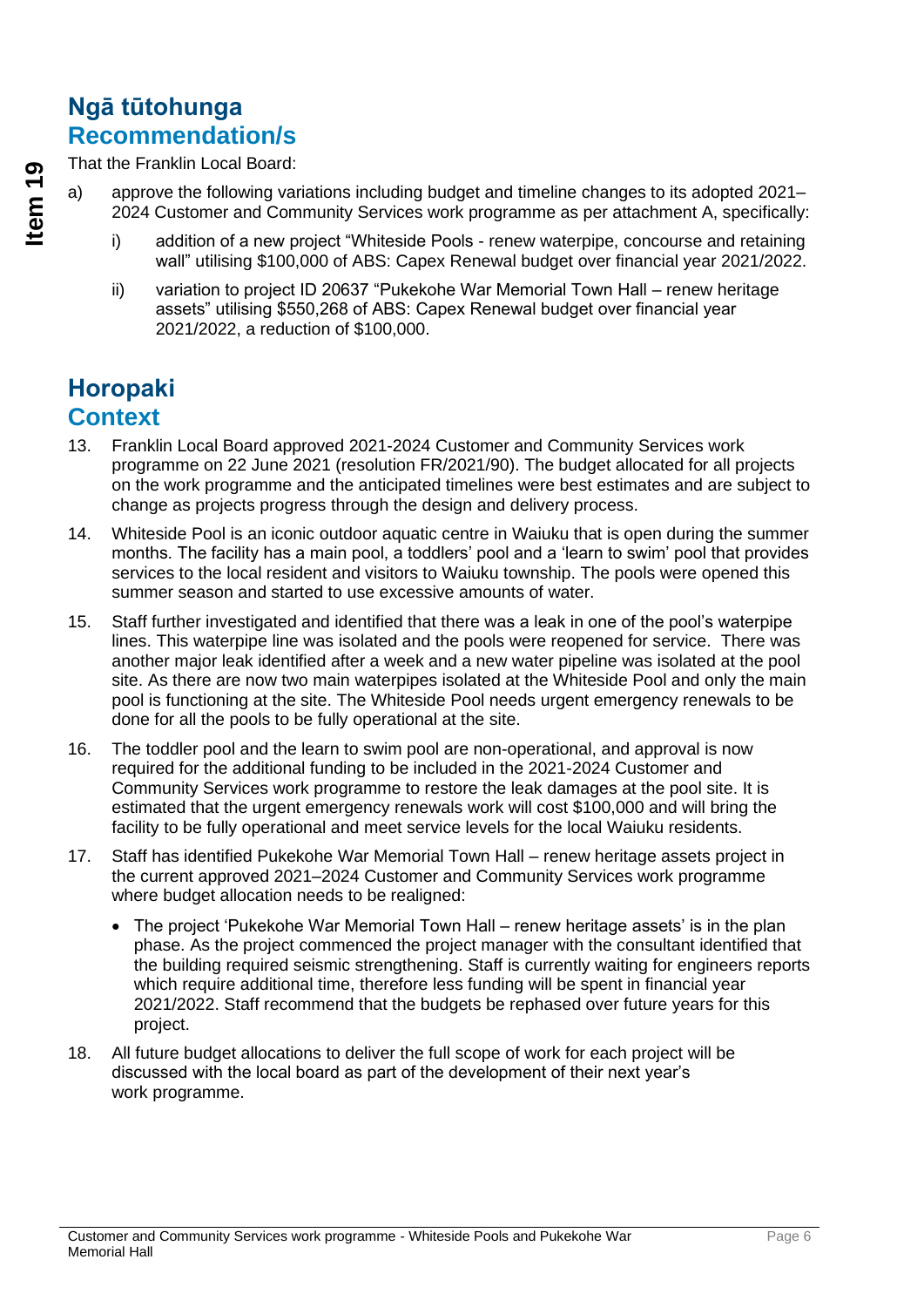19. Approved funding allocation for the project is shown in the Table '1' below:

**Table 1: approved funding allocation for the project**

| <b>Resolution</b><br><b>Number</b> | <b>Project ID</b> | <b>Activity</b><br><b>Name</b>                                         | <b>Activity Description</b>                                                                                                              | <b>Budget</b><br>source | <b>Total</b><br><b>Budget</b><br><b>Allocation</b> |
|------------------------------------|-------------------|------------------------------------------------------------------------|------------------------------------------------------------------------------------------------------------------------------------------|-------------------------|----------------------------------------------------|
| FR/2021/90                         | 20637             | Pukekohe<br>War<br>Memorial<br>$Hall -$<br>renew<br>heritage<br>assets | Renew assets in conjunction<br>with the heritage team.<br>FY19/20 - investigation and<br>design<br>$FY20/21 - FY21/22$ physical<br>works | ABS: Capex<br>Renewal   | \$717,982                                          |

## **Tātaritanga me ngā tohutohu Analysis and advice**

- *20.* The proposed new project has been identified through investigation into the two major leaks at the Whiteside Pools and identified as a priority through asset condition assessment to ensure that the asset remains fit for purpose and open to public for use. The work needs to be completed before the next summer season and the estimated cost of works is \$100,000.
- 21. There are several options available to the local board to address the leaks at the Whiteside Pools, all these options except 'do nothing' require a change to the adopted work programme.
- 22. The table below is an analysis of three potential options for the proposed new project:

#### **Table 2: Options Analysis for the proposed new project**

| <b>Options</b>      |                                        | <b>Criteria</b> |                       | <b>Finance</b>                                    |                                                   | <b>Comments</b>                                                                                                                                                                                                                                          |  |
|---------------------|----------------------------------------|-----------------|-----------------------|---------------------------------------------------|---------------------------------------------------|----------------------------------------------------------------------------------------------------------------------------------------------------------------------------------------------------------------------------------------------------------|--|
|                     | Local<br>board<br>outcome<br>alignment | <b>Risk</b>     | <b>Implementation</b> | <b>CAPEX</b><br>(Preliminary<br>estimate<br>only) | <b>OPEX</b><br>(Preliminar<br>y estimate<br>only) |                                                                                                                                                                                                                                                          |  |
| $A - do$<br>nothing | N/A                                    | Highest         | No action             | \$0                                               | \$0                                               | This option is not<br>recommended as<br>the pool site will<br>not be fully<br>operational due to<br>high water loss if<br>in use, therefore<br>requiring the pool<br>to close affecting<br>the level of<br>service for the<br>local Waiuku<br>residents. |  |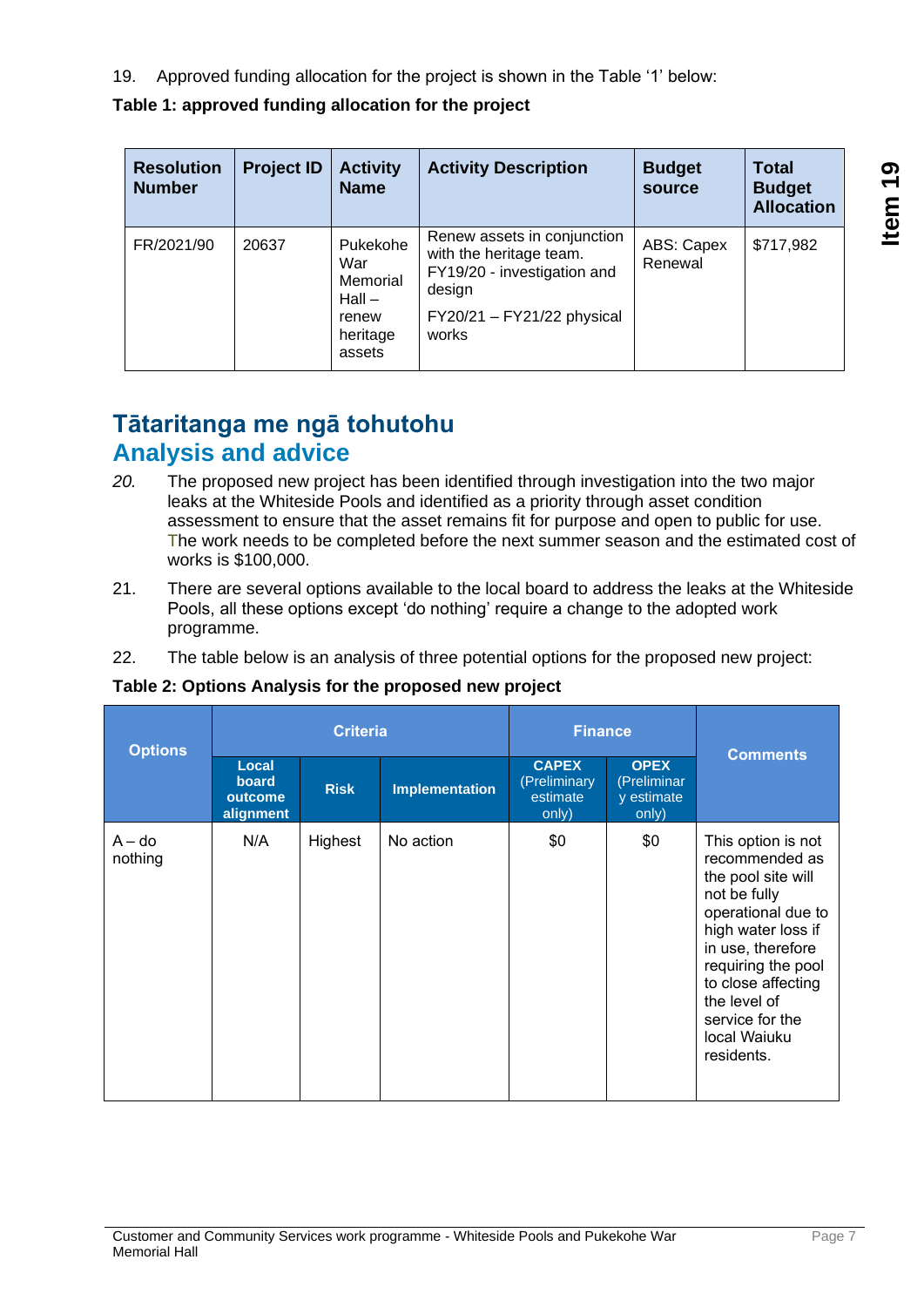| B - Repair<br>the leak at<br>the<br>Whiteside<br>Pool                     | N/A                                                                                                                                                      | Low-<br>Mediu<br>m | Repair the leak<br>damages at the<br><b>Whiteside Pools</b>                                                                                                                                                                                                                                  | \$50,000  | \$50,000  | There is an option<br>to patch up the<br>leak damages on<br>the filtration pipe<br>to provide a short-<br>term solution.<br>This option is not<br>recommended by<br>staff as the water<br>pipe is likely to<br>need a full<br>renewal within the<br>short term and will<br>likely cause<br>disruption in<br>providing services<br>at the pool.                 |
|---------------------------------------------------------------------------|----------------------------------------------------------------------------------------------------------------------------------------------------------|--------------------|----------------------------------------------------------------------------------------------------------------------------------------------------------------------------------------------------------------------------------------------------------------------------------------------|-----------|-----------|----------------------------------------------------------------------------------------------------------------------------------------------------------------------------------------------------------------------------------------------------------------------------------------------------------------------------------------------------------------|
| C - Renewal<br>of the<br>filtration<br>pipes at the<br>Whiteside<br>Pools | Outcome<br>3: Fit for<br>purpose<br>places and<br>facilities<br>Outcome<br>6: A sense<br>of<br>belonging<br>and strong<br>community<br>participatio<br>n | Low                | Renew the<br>water pipes,<br>concourse, and<br>the retaining<br>walls                                                                                                                                                                                                                        | \$100,000 | \$100,000 | This option is<br>recommended by<br>staff as the<br>waterpipe<br>requires a full<br>renewal in the<br>short term. This<br>will ensure that<br>the pool will be<br>fully operational<br>for the coming<br>summer season.<br>The facility will<br>meet the service<br>level<br>requirements for<br>the local residents<br>and visitors at<br>Waiuku<br>Township. |
| <b>Staff</b><br>recommend<br>ation and<br>next steps                      | $\bullet$                                                                                                                                                |                    | Staff recommend option C as the water pipes, concourse and the retaining<br>walls at the pool site requires a full renewal to ensure the pool is leak proof<br>allocated. If this is approved, staff will progress to investigation and design<br>with an eye on delivery this summer period |           |           | and the structural integrity of the pool site is not compromised due to leaking.<br>It is proposed that a new project is created, and \$100,000 renewals budget is                                                                                                                                                                                             |

**Item 19**

- 23. Staff recommend the proposed variation to add a new project to the current 2021 2024 Customer and Community Services work programme as outlined in Table 3. For the project to proceed, budget needs to be realigned from Pukekohe War Memorial Town Hall – renew heritage assets project in the current approved 2021–2024 Customer and Community Services work programme:
- *24.* The project 'Pukekohe War Memorial Town Hall renew heritage assets' is in the plan phase. As the project commenced the project manager with the consultant identified that the building required seismic strengthening. Staff is waiting for engineers reports which requires additional time, therefore less funding will be spent in financial year 2021/2022. Staff recommend that the budgets be rephased over future years for this project**.**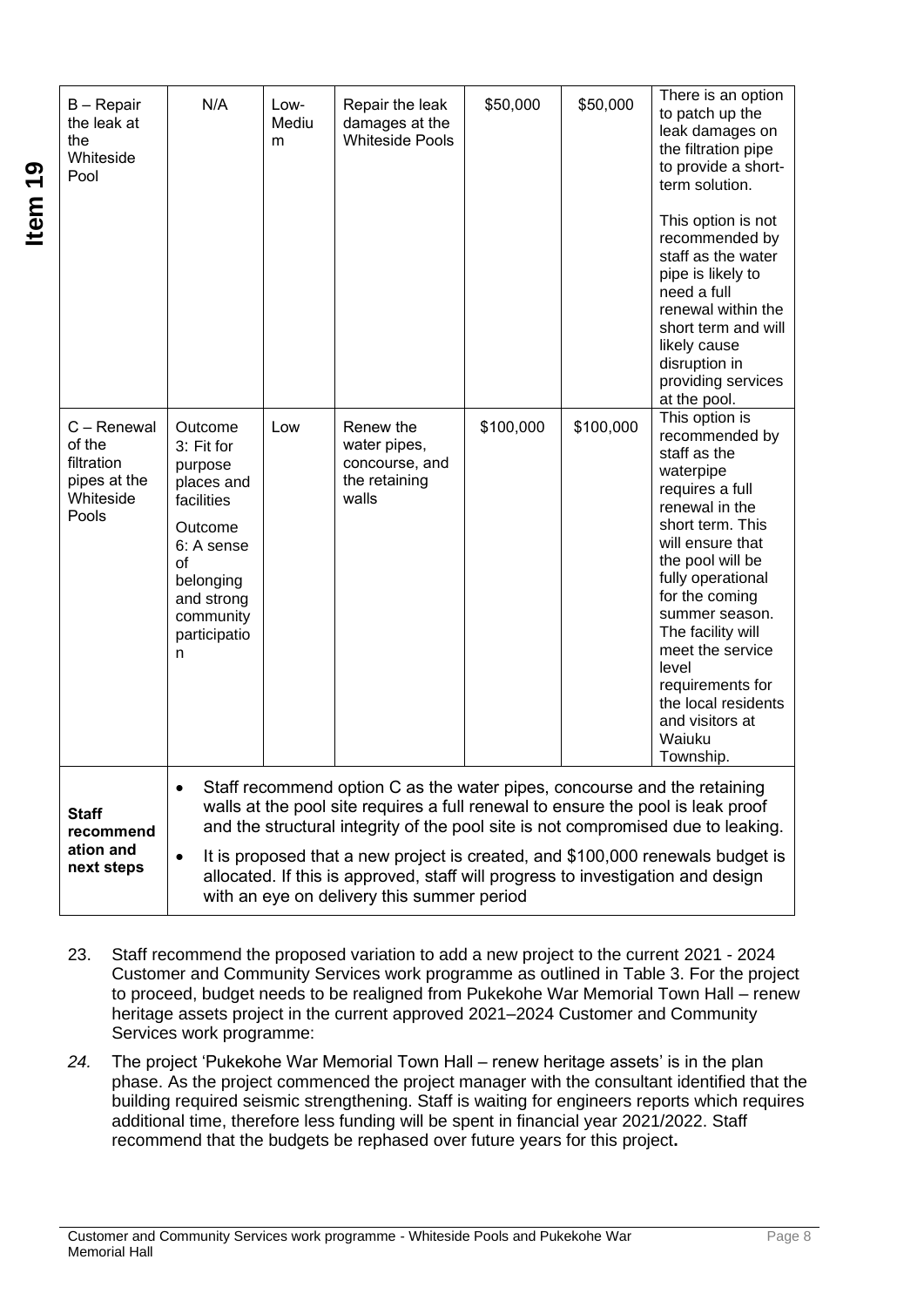| <b>Project ID</b>     | <b>Activity Name</b>                                                                 | <b>Budget variations</b><br>FY2021-2024                                                                                                                                                                                                                                                                                                                  | <b>Details</b>                                                                                                                                                                                                                                                                                                                                                                                                                                                                                                                                                                                                                          |
|-----------------------|--------------------------------------------------------------------------------------|----------------------------------------------------------------------------------------------------------------------------------------------------------------------------------------------------------------------------------------------------------------------------------------------------------------------------------------------------------|-----------------------------------------------------------------------------------------------------------------------------------------------------------------------------------------------------------------------------------------------------------------------------------------------------------------------------------------------------------------------------------------------------------------------------------------------------------------------------------------------------------------------------------------------------------------------------------------------------------------------------------------|
| <b>New</b><br>Project | Whiteside Pool -<br>urgent waterpipe,<br>concourse and<br>retaining wall<br>renewals | <b>ABS: Capex Renewals</b><br>budget of \$100,000 is<br>required for the<br>maintenance of the leak<br>identified at the pool site.<br>Approved FY21/22 budget<br>\$0<br>Revised FY21/22 budget<br>\$100,000<br>Total project budget<br>\$100,000 (an addition of<br>\$100,000)                                                                          | Request for allocation of budget to this<br>new project will ensure delivery of<br>identified leak renewals work at the<br>Whiteside Pool.<br>This will ensure that all the pools at the<br>site will be operational for the coming<br>summer season.<br>The facility will meet the service level<br>requirements for the local residents and<br>visitors at Waiuku township.<br>The project will see that the asset<br>remains fit for purpose and open for<br>public use.<br>The work needs to commence in April<br>2022 to ensure pools are fully<br>operational for the next season.<br>The estimated cost of work is<br>\$100,000. |
| 20637                 | Pukekohe War<br>Memorial Hall -<br>renew heritage<br>assets                          | <b>ABS: Capex Renewals</b><br>budget of \$550,268 is now<br>required for:<br>• Project management<br>costs<br>Engineers' consultation<br>$\bullet$<br>Approved FY21/22 budget<br>\$650,268<br>Revised FY21/22 budget<br>\$550,268<br>Approved FY22/23 budget<br>\$0<br>Revised FY22/23 budget<br>\$100,000<br>Total approved project<br>budget \$717,982 | Request for reduction in funding in<br>financial year 2021/2022 is due<br>additional time required for seismic<br>report from the engineers.<br>All future budget allocations to deliver<br>the full scope of works will be<br>discussed with the local board as part<br>of the development of next year's work<br>programme.                                                                                                                                                                                                                                                                                                           |

#### **Table 3: How the proposed variation will affect 2021 - 2024 Customer and Community Services work programme**

## **Tauākī whakaaweawe āhuarangi Climate impact statement**

- 25. The council's climate goals as set out in Te Tāruke-ā-Tāwhiri: Auckland's Climate Plan are:
	- to reduce greenhouse gas emissions to reach net zero emissions by 2050 and
	- to prepare the region for the adverse impacts of climate change.
- 26. This is an administrative report and the budget variations proposed in the report have no direct effect on climate change. Each project will be considered individually to assess the impacts of climate change and the approach to reduce greenhouse gas emissions.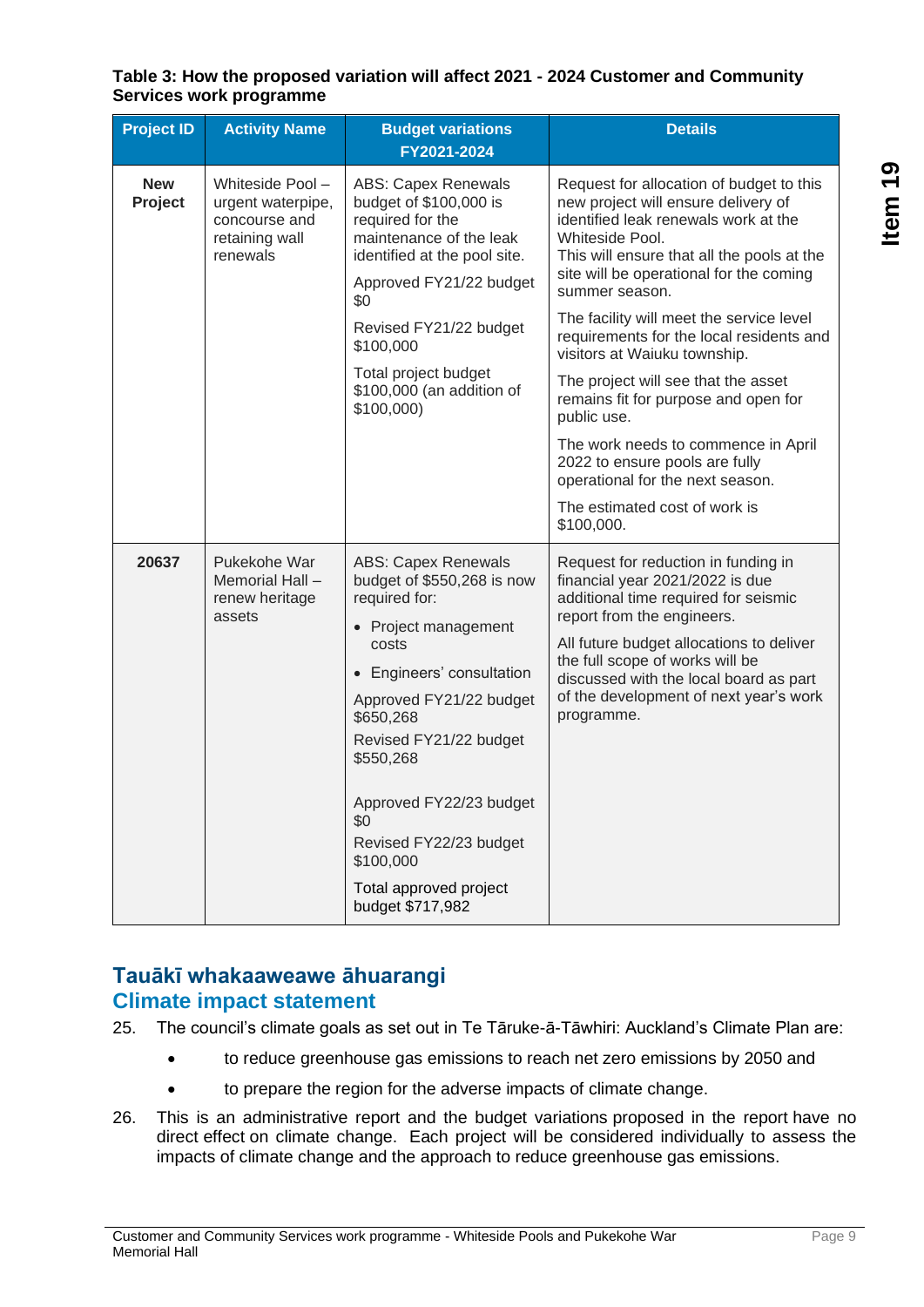27. It is anticipated that there will be an increase in carbon emission from construction, including contractor emissions. Staff will seek to minimise carbon and contractor emissions as far as possible when delivering the projects. Maximising the upcycling and recycling of existing material, aligned with the waste management hierarchy (prevention, reduction, recycle), will also be prioritised to ensure minimum impact.

## **Ngā whakaaweawe me ngā tirohanga a te rōpū Kaunihera Council group impacts and views**

- 28. Council staff from within the Customer and Community Services directorate (Community Facilities Operational Management and Maintenance and Parks, Sport and Recreation) teams have been consulted and are supportive of the proposed budget changes as restoring this damage at the Whiteside Pool will help to meet the service level requirements.
- 29. The overall 2021-2024 work programme was developed through a collaborative approach by operational council departments, with each department represented in an integrated team.
- 30. Staff collaboration will be ongoing throughout the life of the projects to ensure integration into the operational maintenance and asset management systems.

## **Ngā whakaaweawe ā-rohe me ngā tirohanga a te poari ā-rohe Local impacts and local board views**

- 31. Community facilities and open spaces provide important community services to the people of the local board area. They contribute to building strong, healthy, and vibrant communities by providing spaces where Aucklanders can participate in a wide range of social, cultural, art and recreational activities. These activities improve lifestyles and a sense of belonging and pride amongst residents.
- 32. The Community Facilities Area Manager discussed the proposal and rationale for this change with the local board at the local board workshop on 1 March 2022. The local board provided positive feedback and tsupported the proposal in principle.
- 33. The project aligns with the following Franklin Local Board Plan 2020 outcomes and objectives:

| <b>Outcome</b>                                                               | <b>Objective / Initiative</b>                                                                                                                                                                        |
|------------------------------------------------------------------------------|------------------------------------------------------------------------------------------------------------------------------------------------------------------------------------------------------|
| <b>Outcome 3: Fit for purpose places</b><br>and facilities                   | We will plan for and respond to future growth and<br>the impacts of climate change whilst protecting and<br>celebrating what is special and unique about our<br>communities.                         |
| <b>Outcome 6:</b> A sense of belonging<br>and strong community participation | We<br>support and enable community<br>will<br>organisations to deliver local community activities<br>and cultural programmes, to encourage<br>local<br>participation and to respond to local change. |

### **Table 4: Franklin Local Board Plan 2020 outcomes and objectives**

## **Tauākī whakaaweawe Māori Māori impact statement**

- 34. The project proposal discussed in this report will benefit Māori and the wider community through the provision of quality facilities and open spaces that promote good health, the fostering of family and community relationships and connection to the natural environment.
- 35. Auckland Council is committed to meeting its responsibilities under Te Tiriti o Waitangi and its broader obligations to Māori. These commitments are articulated in the council's key strategic planning documents, the Auckland Plan, the Long-term Plan 2012-2022, the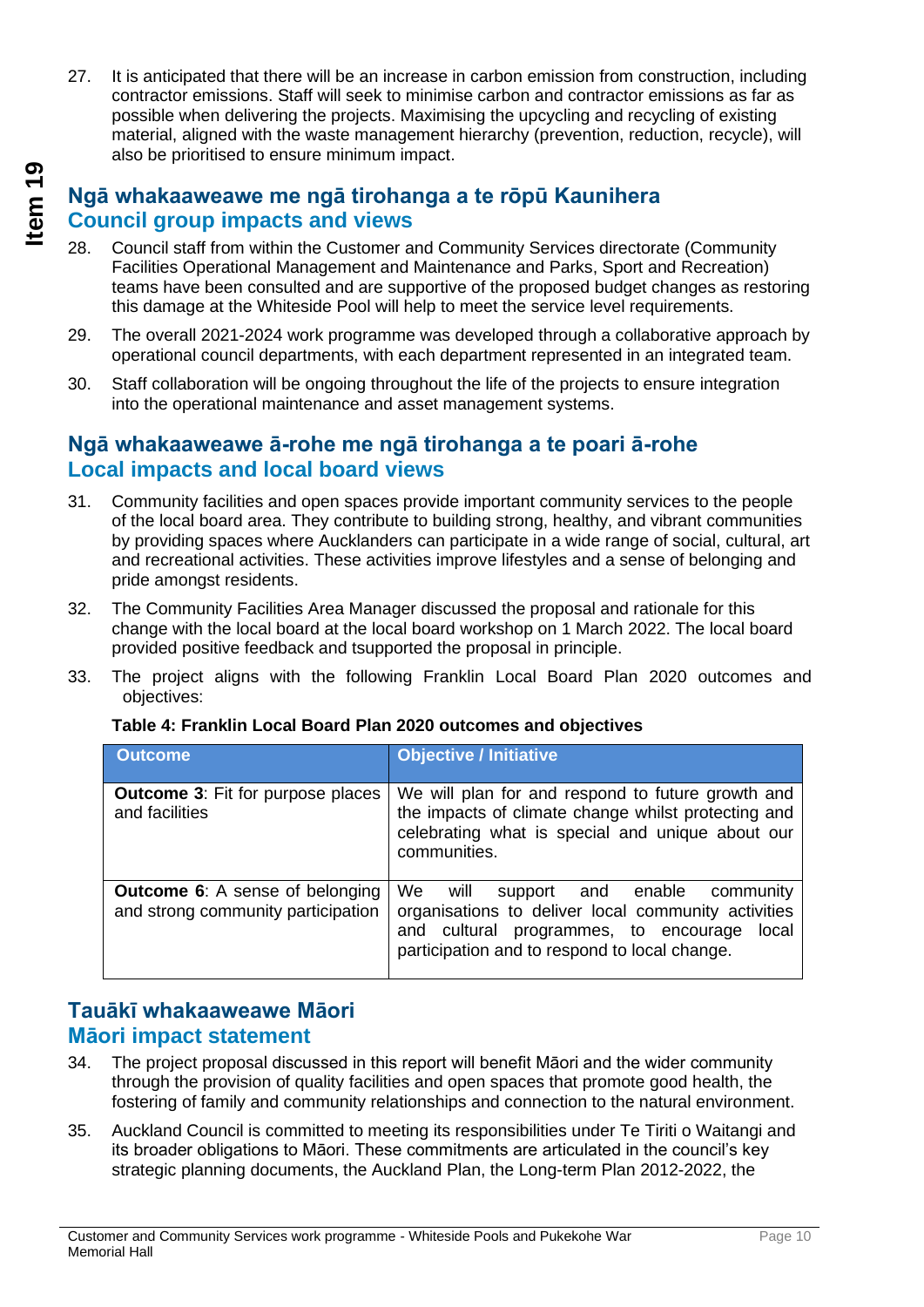Unitary Plan, Whiria Te Muka Tangata Māori Responsiveness Framework and Local Board Plans.

## **Ngā ritenga ā-pūtea Financial implications**

- 36. The proposed variations are within the local board's budget envelopes for each year and will not substantially impact the approved projects or the overall work programme.
- 37. Details of proposed variations are outlined in Table 2 and the recommended changes as shown in attachment A have been agreed with the local board's lead financial advisor.

## **Ngā raru tūpono me ngā whakamaurutanga Risks and mitigations**

- 38. Amendments to the budget by adding the new project line item for Whiteside Pool is required for the financial year 2021/2022 and is essential to fix the damages at the pool. If the local board does not approve the change, the two pools will remain non-operational and may not meet service levels for the local Waiuku community.
- 39. The COVID-19 pandemic could have a further negative impact on the delivery of the work programme if the COVID-19 alert level changes.

## **Ngā koringa ā-muri Next steps**

- 40. Subject to the local board's decision on the proposal outlined in this report, the local board's work programme will be amended to reflect the decision and works will commence on the projects as per the timing outlined in the approved work programme.
- 41. Progress and updates on the work programme will be reported to the local board as part of the quarterly reports to the local board

## **Ngā tāpirihanga Attachments**

| No. | <b>Title</b>                                                                                               | Page |
|-----|------------------------------------------------------------------------------------------------------------|------|
| АIJ | Attachment A - Proposed amendments to 2021 - 2024 Customer and<br><b>Community Services Work Programme</b> |      |

## **Ngā kaihaina Signatories**

| Author      | Moushmi Sharan - Work Programme Lead                               |
|-------------|--------------------------------------------------------------------|
| Authorisers | Taryn Crewe - General Manager Community Facilities                 |
|             | Carol McKenzie-Rex - Local Area Manager Franklin Manurewa Papakura |